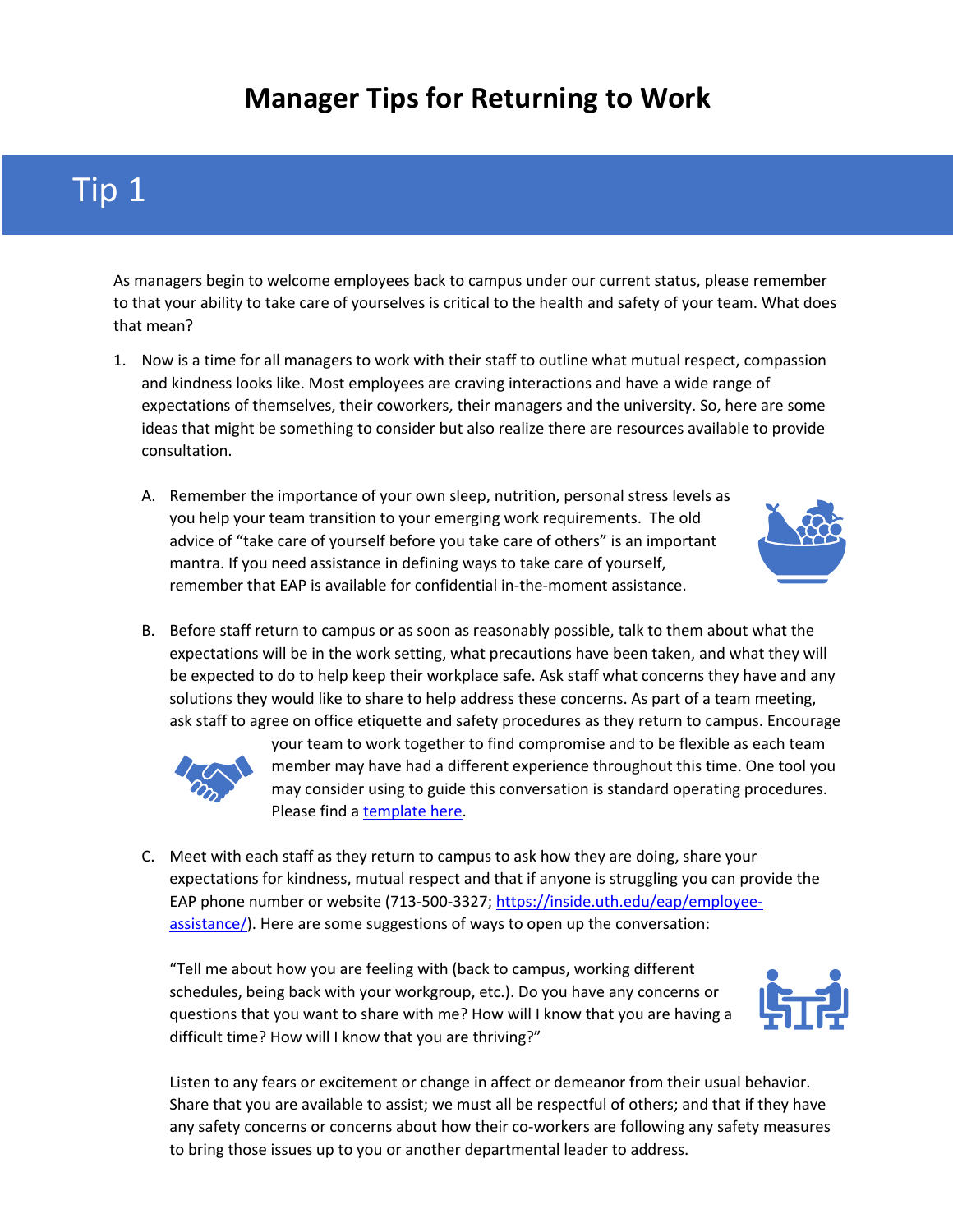Continue the dialogue by having frequent touch base conversations with your staff to check in and see how things are going.

### Tip 2

Fear, anxiety, guilt, as well as personal situations can impact on any one of us without even realizing it. It affects our ability to be our best selves because all of our energy is spent on "just making it through the next day or situation." This can show up at the workplace whether it is with co-workers, visitors or even our patients. It will not be unusual if staff share their opinions or perspective with others. Although it may seem benign, office talk can quickly turn to gossip or resentments. As a manager, when you begin to feel the conversations are no longer appropriate or collaborative, have the conversation sooner than later especially if this is a new type of response for certain employees. Be curious before being judgmental. Here are some examples of ways to approach this situation:

"I want to share my concern over something I just heard. Can you tell me more, from your perspective, about this incident?"

"Tell me about you. What is going on? "

"Let's take a minute to talk about what just happened. This is not like you." "Tell me about what prompted your response/behavior/conversation/decision? How can I help?"

Based on that information, you can then offer feedback, set expectations or give resources for the employee to be able to find better ways to cope. Life events happen to all of us and compassionate concern can guide the next step and/or conversation.

### Tip 3

Returning to the workplace or changing job expectations can also create stress in employee's personal lives or your employee's personal stressors can become evident at work. Financial issues, child care,



elder care, new job assignments, uncertainty are everyday stressors but the employee's response to these events may be more extreme. Managers can use different times during the work day to remind employees about the number of resources available through the EAP and Wellness services. Here are some suggestions that others have used:

- a. In the break room or conference rooms, have a poster with the EAP phone number and website
- b. In a weekly meeting or phone call, discuss one resource that the EAP/Wellness offers as a way to "normalize" getting help.